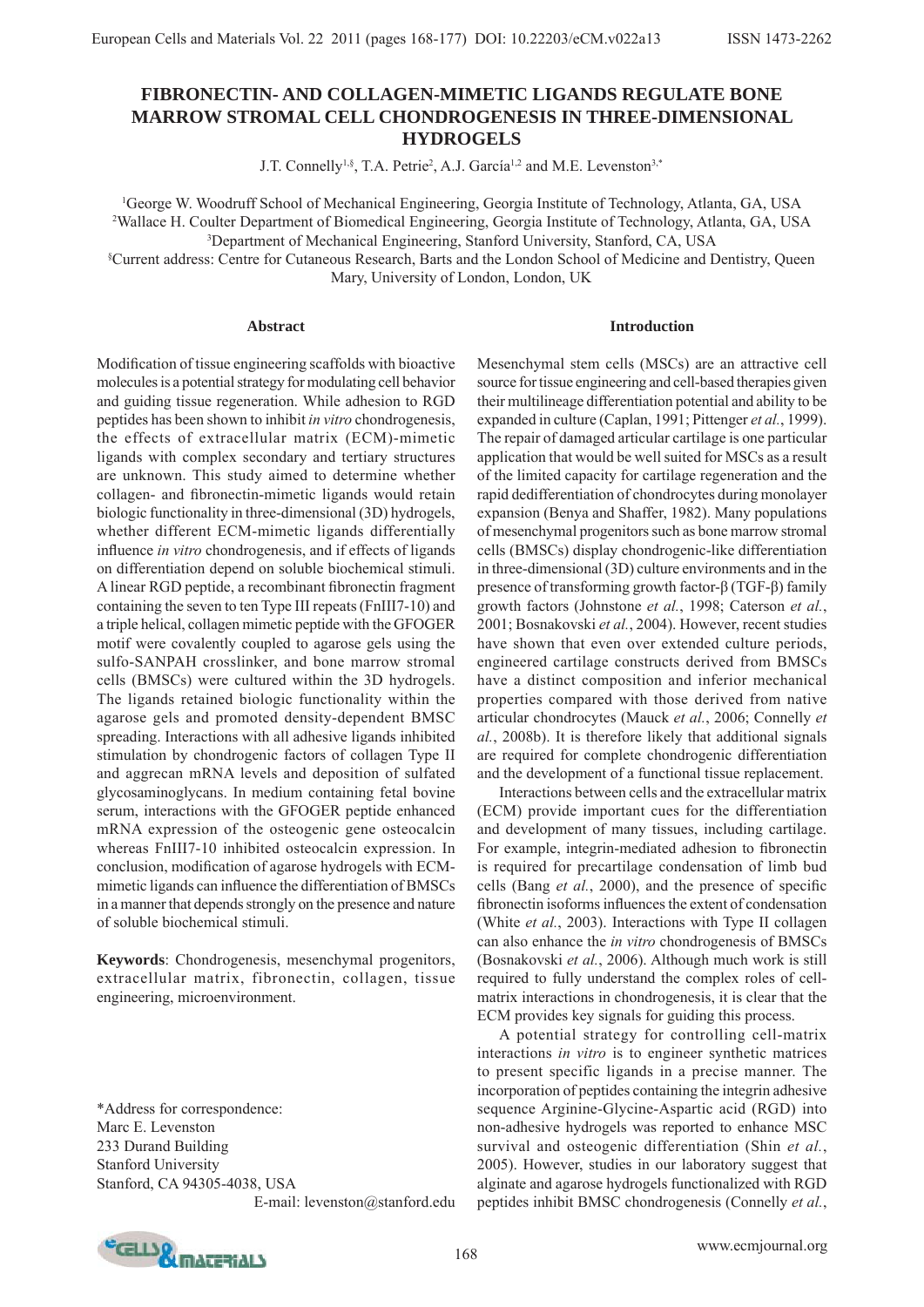2007; Connelly *et al.*, 2008a). In addition to modulating integrin-mediated adhesion, engineered matrices also provide a means for introducing small molecules (Benoit *et al.*, 2008) or larger moieties such as chondroitin sulfate (Varghese *et al.*, 2008) that can enhance *in vitro* chondrogenesis. Although interactions with the RGD motif inhibit BMSC chondrogenesis, interactions with adhesive sequences that mimic other ECM proteins and target a distinct set of integrin receptors may induce different responses. For example, α5β1 binding to fibronectin requires a synergy site containing the "PHSRN" sequence in addition to RGD (Aota *et al.*, 1994), and α2β1 binds to the "GFOGER" motif within fibrillar collagens (Reyes) and Garcia, 2003). However, the effects of ECM-mimetic ligands with complex secondary and tertiary structures on chondrogenesis are unknown. The goals of this study were to determine whether fibronectin- and collagen-mimetic ligands, targeting the α5β1 integrins and α2β1 integrins, respectively, retain biologic functionality when conjugated to 3D agarose hydrogels, whether interactions with different ECM-mimetic ligands differentially influence BMSC chondrogenesis in 3D hydrogels, and whether the responses to such engineered matrices depend on the nature of soluble biochemical stimuli presented through the culture medium.

### **Materials and Methods**

#### **Materials**

The synthetic peptides GRGDSP (RGD) and the non-adhesive control GRGESP (RGE) were obtained from Bachem (King of Prussia, PA, USA), and the collagen mimetic peptide GGYGGGPC[GPP]5GFOGER[GPP]5GPC (GFOGER) was prepared by the Emory University Microchemical Facility. The sulfo-SANPAH crosslinker, EZ-link Maleimide-PEG-Biotin kit, and Ultralink Immobilized Avidin were from Pierce (Rockford, IL, USA). Seaprep agarose was from Cambrex (Frederick, MD, USA). Immature bovine hind limbs were from Research 87 (Marlborough, MA, USA). Recombinant human TGF-β1 was from R&D Systems (Minneapolis, MN, USA), and basic-fibroblast growth factor (bFGF) was from Peprotech (Rocky Hill, NJ, USA). Dexamethasone, 1,9 dimethyl methylene blue (DMMB), agarase, and Hoechst dye 33258 were from Sigma Aldrich (St Louis, MO, USA). The ITS+ premix and Proteinase K were from BD Biosciences (San Jose, CA, USA). Fetal bovine serum was from Hyclone (Logan, UT, USA). Dulbecco's modified Eagle medium (DMEM), antibiotic/antimycotic, trypsin, nonessential amino acids (NEAA), and phosphate buffered saline (PBS) were from Invitrogen (Carlsbad, CA, USA). The radiolabel precursor 35S-sodium sulfate was from MP Biomedicals (Irvine, CA, USA). The 3 H-proline and ECF substrate were purchased from GE Healthcare (Piscataway, NJ, USA). The anti-vinculin and anti-biotin antibodies were from Sigma-Aldrich, and the FITC anti-mouse antibody was from Abcam (Cambridge, UK). AlexaFluor 594-conjugated phalloidin was from Molecular Probes (Eugene, OR, USA). The RNeasy mini kit was from Qiagen (Valencia, CA,

USA), and the AMV reverse transcriptase kit was from Promega (Madison, WI, USA). The Sybr Green master mix was from Applied Biosystems (Foster City, CA, USA), and the primers were from Invitrogen.

### **Preparation of ligand-modified agarose**

A monobiotinylated fibronectin fragment containing the seventh to tenth Type III repeats (FnIII7-10) of human fibronectin was expressed in JM109 cells and purified by affinity chromatography as previously described (Petrie *et al.*, 2006). A biotin tag was coupled to the cysteines in the GFOGER peptide using the EZ-link Maleimide-PEG-Biotin kit according to the manufacturer's instructions. The synthetic peptides and fibronectin fragment were then conjugated to agarose hydrogels with the heterobifunctional sulfo-SANPAH crosslinker (Dodla and Bellamkonda, 2006). Briefly, the primary amines on the ligands were reacted with the NHS-ester group of the sulfo-SANPAH in PBS at room temperature for 4 h in the dark with a 10-fold molar excess of the crosslinker. Seaprep agarose solutions were prepared in  $Ca^{2+}/Mg^{2+}$ -free PBS, autoclaved, and cooled to 37 ºC. One part peptide/sulfo-SANPAH solution was combined with three parts 4 % agarose and mixed thoroughly to yield a 3 % agarose solution. The mixture was exposed to 365 nm ultraviolet light for 3 min to activate the photoreactive groups of the sulfo-SANPAH and conjugate the peptide to CH groups in the agarose. The agarose was allowed to gel at 4 ºC for 20 min and washed four times with fivefold excess PBS over 3 days to remove the unbound peptide and crosslinker. Controls were prepared as stated previously but without addition of the sulfo-SANPAH. Final ligand densities in the agarose gels were determined by dot blot detection of biotinylated ligands (Fig. 1). Gels were digested with agarase (4 U/ gel) at 45 ºC for 4 h and blotted onto nitrocellulose  $(n = 3$ /condition). Membranes were probed with alkaline phosphatase-conjugated anti-biotin antibodies and developed with the ECF substrate and Fuji Image Analyzer (Fuji, Tokyo, Japan). For an input concentration of 8 μM (400  $\mu$ g/mL) FnIII7-10, the conjugation efficiency was approximately 30  $\%$ , resulting in a final density of 2.4 μM (Fig 1C). For an input density of 37 μM (200 μg/mL) GFOGER, the conjugation efficiency was approximately 20 %, resulting in a final density of 7.4  $\mu$ M (Fig. 1C). Low levels (less than 5 %) of the ligands were present in gels without the sulfo-SANPAH crosslinker. For reference, the conjugation efficiencies for the fibronectin- and collagenmimetic ligands were slightly higher than those previously reported for laminin-1 (Dodla and Bellamkonda, 2006).

### **Cell seeding and gel culture**

Bone marrow was harvested from the tibiae and femora of an immature calf as previously described (Connelly *et al.*, 2007). The adherent BMSCs were expanded three times in low-glucose DMEM supplemented with 10 % fetal bovine serum (FBS) and 1 ng/mL bFGF. The  $3\%$  modified agarose gels were melted at 45 ºC and cooled to 37 ºC. BMSCs were then seeded into cylindrical (4 mm diameter) gels by resuspending the cells in the melted agarose at a density of 10e6 cells/mL and casting the cell suspension into

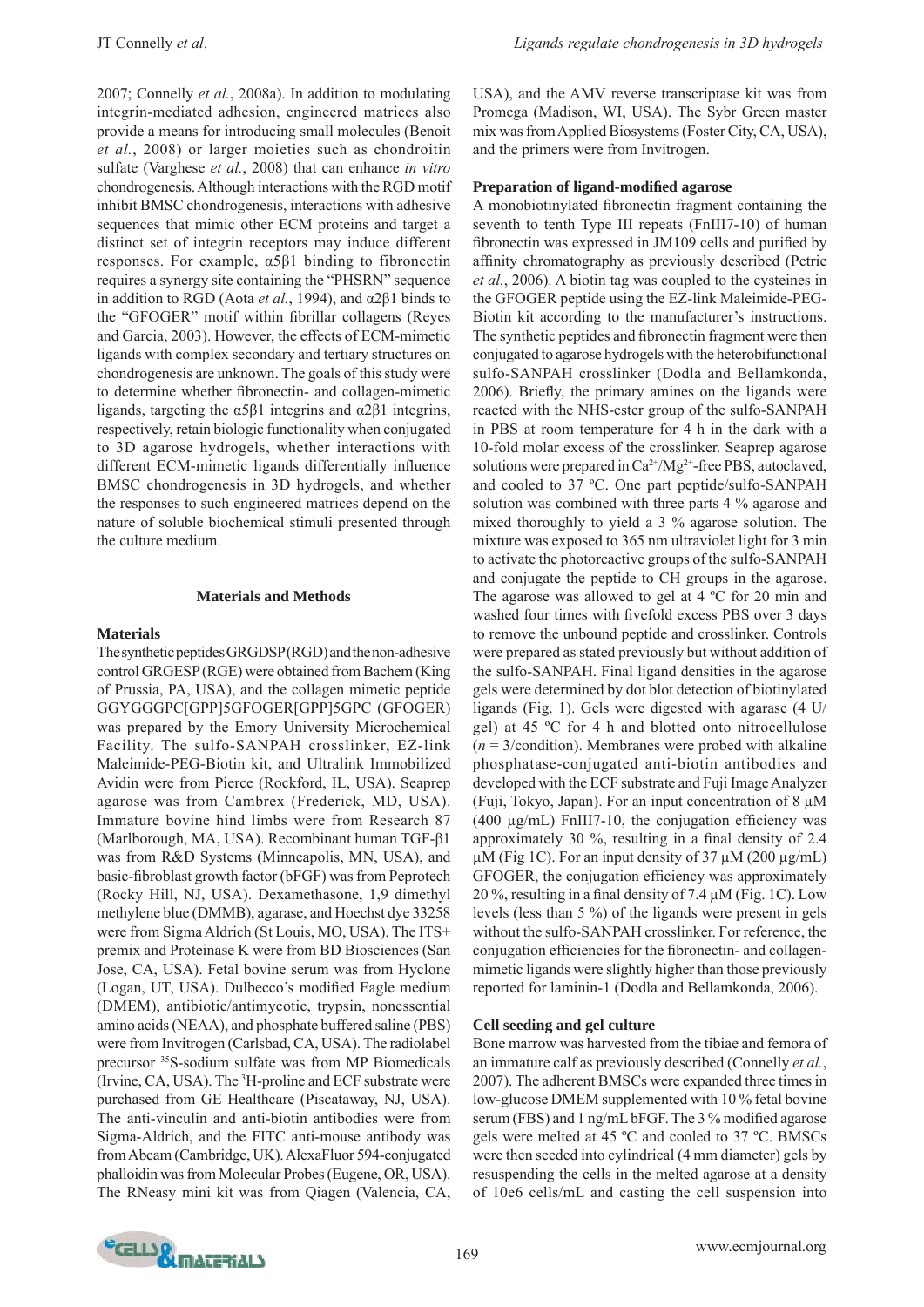

**Fig. 1**. Conjugation of FnIII7-10 and GFOGER ligands to agarose hydrogels. **(a)** FnIII7-10 and **(b)** GFOGER densities in the agarose gels were determined by dot blot detection of the biotin tag after agarase digestion. The initial concentration of FnIII7-10 and GFOGER were 400 μg/mL (8 mM) and 200 μg/mL (37 mM), respectively, and the standards were diluted from the ligand stocks. Control gels were prepared with the same initial ligand density but without the sulfo-SANPAH crosslinker. **(c)** Conjugation efficiency for the FnIII7-10 and GFOGER modified gels was quantified by measuring the dot blot intensities relative to the initial densities. For the concentrations examined, there was a linear relationship between biotin intensity and ligand concentration. Data represent the mean  $\pm$  SEM,  $n = 3$  gels per condition.

custom molds. The gels were cooled at 4 ºC for 30 min and transferred to fresh culture medium. The basal, chemically defined medium consisted of high-glucose DMEM, 1 % ITS+ Premix, 1 % NEAA, 1 % antibiotic/antimycotic, and 50 μg/mL ascorbate. The chondrogenic medium was basal medium supplemented with 10 ng/mL TGF-β1 and 100 nM dexamethasone. The FBS-supplemented medium consisted of DMEM, 10 % FBS, 1 % NEAA, 1 % antibiotic/ antimycotic, and 50 μg/mL ascorbate. BMSC seeded gels were cultured up to 8 days under the specified conditions and media were changed every 2 days.

# **Ligand functionality**

To examine the functionality of the ligands in the 3D hydrogels, BMSCs were seeded into agarose gels functionalized with the RGD peptide  $(0, 50, \text{ and } 100 \,\mu\text{M})$ , FnIII7-10 fragment  $(0, 0.5, \text{ and } 1 \mu M)$ , GFOGER peptide  $(0, 3.75, 15 \mu M)$ , or nonadhesive RGE peptide (100  $\mu$ M). Cells in gels were cultured for 24 h in basal medium and examined for changes in cell morphology. Agarose gels were fixed with 10 % neutral-buffered formalin for 30 min at  $4^{\circ}$ C and rinsed in PBS. Portions of the fixed gels were blocked with 5 % FBS and permeabilized with 1 % Triton-X100. Vinculin localization was examined by staining with the anti-vinculin antibody (10 μg/mL) for 90 min at room temperature and secondary detection was performed with the anti-mouse FITC-labeled antibody (10 μg/mL) for 90 min at room temperature. The F-actin cytoskeleton was visualized by staining with AlexaFluor594-phalloidin for 90 min at room temperature,

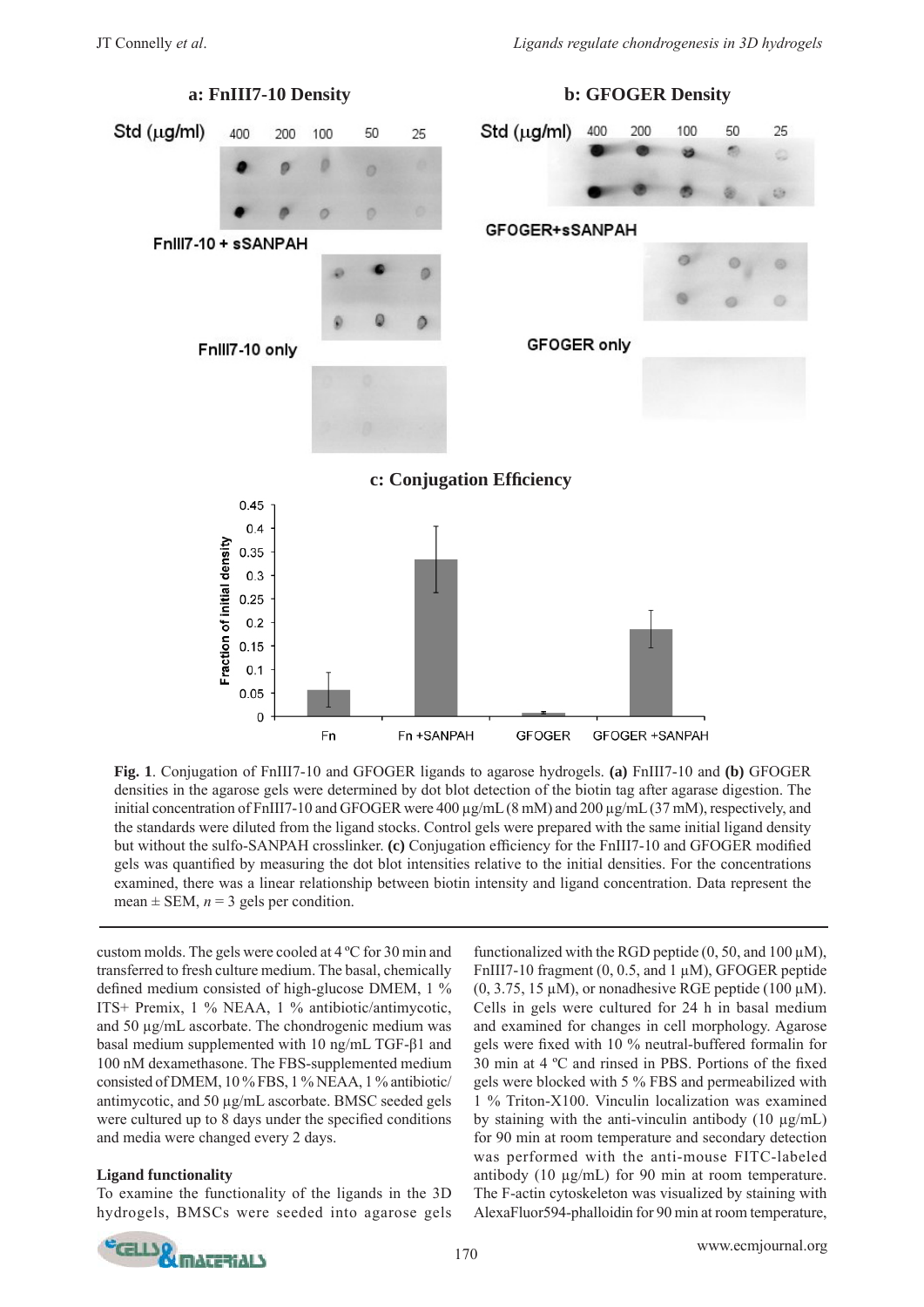

**Fig. 2**. Effects of ligand-modified agarose on bone marrow stromal cell (BMSC) morphology. (a) BMSC morphology was examined 24 h after seeding into functionalized gels by immunofluorescence detection of the F-actin cytoskeleton (red), vinculin (green), and DNA (blue). Agarose gels were modified with 100  $\mu$ M RGE, 100  $\mu$ M RGD, 0.5  $\mu$ M FnIII7-10, and 15 μM GFOGER (final densities). Scale bars are 50 μm. (b) Three-dimensional cell morphology was quantified by measuring the fraction of spread cells (circularity greater than  $0.75$ ) over a range of ligand densities for RGD, FnIII7-10 (inset), and GFOGER. Data represent the mean  $\pm$  SEM,  $n = 6$  (Original magnification, 10x).

and DNA was labeled with Hoechst dye. The agarose gels were imaged with a Zeiss 510 laser scanning confocal microscope (Zeiss, Heidelberg, Germany). Fluorescence images of the F-actin cytoskeleton from two different gels (three images per gel) were analyzed with Scion Image software (Frederick, MD, USA). The area (A) and perimeter (P) for each individual cell were used to calculate the circularity (circularity =  $4\pi A/P^2$ ) as a quantitative measure of cell spreading with a lower circularity indicating a greater degree of spreading (Connelly *et al.*, 2008a).

### **Effects of ligands on BMSC differentiation**

To investigate the effects of these ligand-functionalized gels on chondrogenic differentiation, BMSCs were first seeded into RGE (100  $\mu$ M), RGD (100  $\mu$ M), FnIII7-10 (1  $\mu$ M), or GFOGER (15  $\mu$ M) modified agarose, cultured for 8 days in basal or chondrogenic medium, and examined for changes in matrix synthesis rates and accumulation  $(n = 5)$ group). To determine the lineage-specific effects of the gels, BMSCs were again seeded into RGE, RGD, FnIII7-10, or GFOGER modified agarose with the same ligand densities as in the chondrogenic experiment, cultured for 8 days in chondrogenic or serum supplemented medium, and examined for changes in chondrocytic and osteoblastic gene expression ( $n = 4$ /group).

During the final 24 h of culture,  $5 \mu \text{Ci/m}$ L <sup>35</sup>S-sodium sulfate and 10  $\mu$ Ci/mL <sup>3</sup>H-proline were included in the culture medium to measure sulfated glycosaminoglycan (sGAG) and protein synthesis, respectively. At the end of the culture period, radiolabel incorporation was quenched with four sequential 30 min washes in PBS plus 0.8 mM sodium sulfate and 1.6 mM L-proline at 4 °C. The agarose gel constructs were weighed wet,

lyophilized, and sequentially digested with Proteinase K (1 mg/80 mg sample) at 60 ºC overnight and agarase (4 U/construct) at 45 ºC for 4 h. Radiolabel contents were measured using a liquid scintillation counter. The sGAG contents were measured using the 1,9-dimethylmethylene blue assay (Farndale *et al.*, 1982), and the DNA contents were measured using the Hoechst dye assay (Kim *et al.*, 1988). Total collagen content was measured using the hydroxyproline assay (Woessner, 1961).

 RNA was isolated from the agarose gels using the Tri-spin method (Chomczynski and Sacchi, 1987). Gels were immediately dissociated in lysis buffer containing 2-mercaptoethanol. RNA was extracted from the gel using the Trizol reagent and chloroform and precipitated with 100  $\%$  isoproponol. The RNA was further purified using the Qiagen RNeasy kit according to the manufacturer's protocol. Total RNA (1 μg) was reverse-transcribed to cDNA using the Promega AMV reverse transcriptase kit. Gene expression was measured by real-time reverse transcription-polymerase chain reaction (PCR) using the SybrGreen master mix and custom primers for bovine collagen II, aggrecan, collagen I (Brodkin *et al.*, 2004), and osteocalcin (Bosnakovski *et al.*, 2005). The PCR reactions and detection were performed with an ABI Prism 7700 (Applied Biosystems) and the transcript number relative to total RNA was calculated based on standards of known concentrations run on the same plate.

# **Data analysis**

All data are presented as the mean  $\pm$  SEM (standard error of the mean) of representative experiments. Gene expression levels were transformed by optimal Box-Cox transformation to improve normality (Sokal and Rohlf, 1995). The effects of ligands in the presence or absence

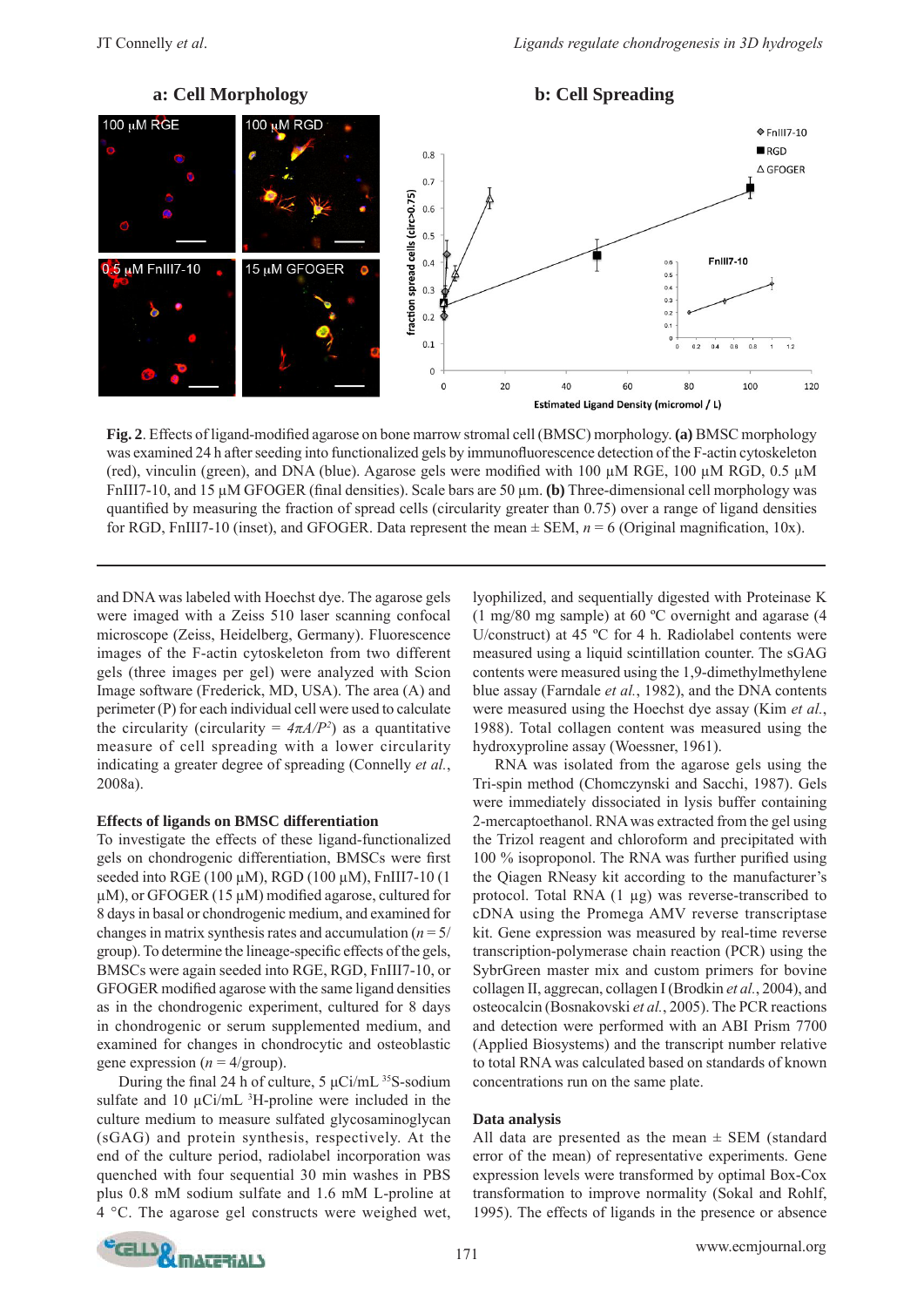

**Fig. 3**. Regulation of matrix accumulation by ligand-modified agarose over 8 days of culture in basal or chondrogenic medium (10 ng/mL TGF-β1 and 100 nM dexamethasone). **(a)** Proteoglycan synthesis as measured by incorporation of <sup>35</sup>S-sulfate over the final 24 h of culture (Day 7-8) for unmodified and functionalized agarose with 100 μM RGE, 100 μM RGD, 1 μM FnIII7-10, or 15 μM GFOGER final ligand densities. (b) Total sGAG accumulation in the gels after the 8-day culture period as measured by the DMMB assay. **(c)** Protein synthesis as measured by incorporation of <sup>3</sup>H-proline over the final 24 h of culture; and **(d)** total collagen accumulation as measured by assaying for hydroxyproline (HP) content. Data represent the mean  $\pm$  SEM,  $n = 4$ -6 gels/condition. Significance *vs*. chondrogenic for a given gel is indicated by  $*(p \le 0.0001)$  or  $+(p \le 0.001)$ .

of chondrogenic supplements on matrix synthesis rates and sGAG accumulation were examined using two factor (ligand, medium) general linear models with Tukey's test for pairwise comparisons. The effects of ligands on chondrocytic and osteoblastic gene expression in chondrogenic or serum-supplemented medium were examined using two factor (ligand, medium) general linear models with Tukey's test for pairwise comparisons. Significance was at  $p < 0.05$ .

#### **Results**

### **Integrin adhesive ligands alter BMSC morphology in 3D agarose gels**

Like the linear RGD peptide, the recombinant fibronectin fragment FnIII7-10 and collagen-mimetic peptide containing the GFOGER sequence retained biologic functionality after conjugation to the agarose. After 24 h, BMSCs in the non-adhesive RGE hydrogels maintained a rounded morphology. In contrast, cells in hydrogels conjugated with RGD, FnIII7-10, and GFOGER demonstrated marked changes in morphology characterized by large F-actin projections and positive staining for vinculin (Fig. 2A), consistent with integrinmediated adhesion to the hydrogel. For each of the adhesive molecules, there was a monotonic increase in the number of spread cells with increasing ligand density (Fig. 2B). On a molar basis, FNIII7-10 was the most effective at inducing cell spreading, whereas RGD was the least effective. Similar changes in cell morphology at 24 h were observed for 100 μM RGD, 1 μM FnIII7-10, and 15 μM GFOGER.

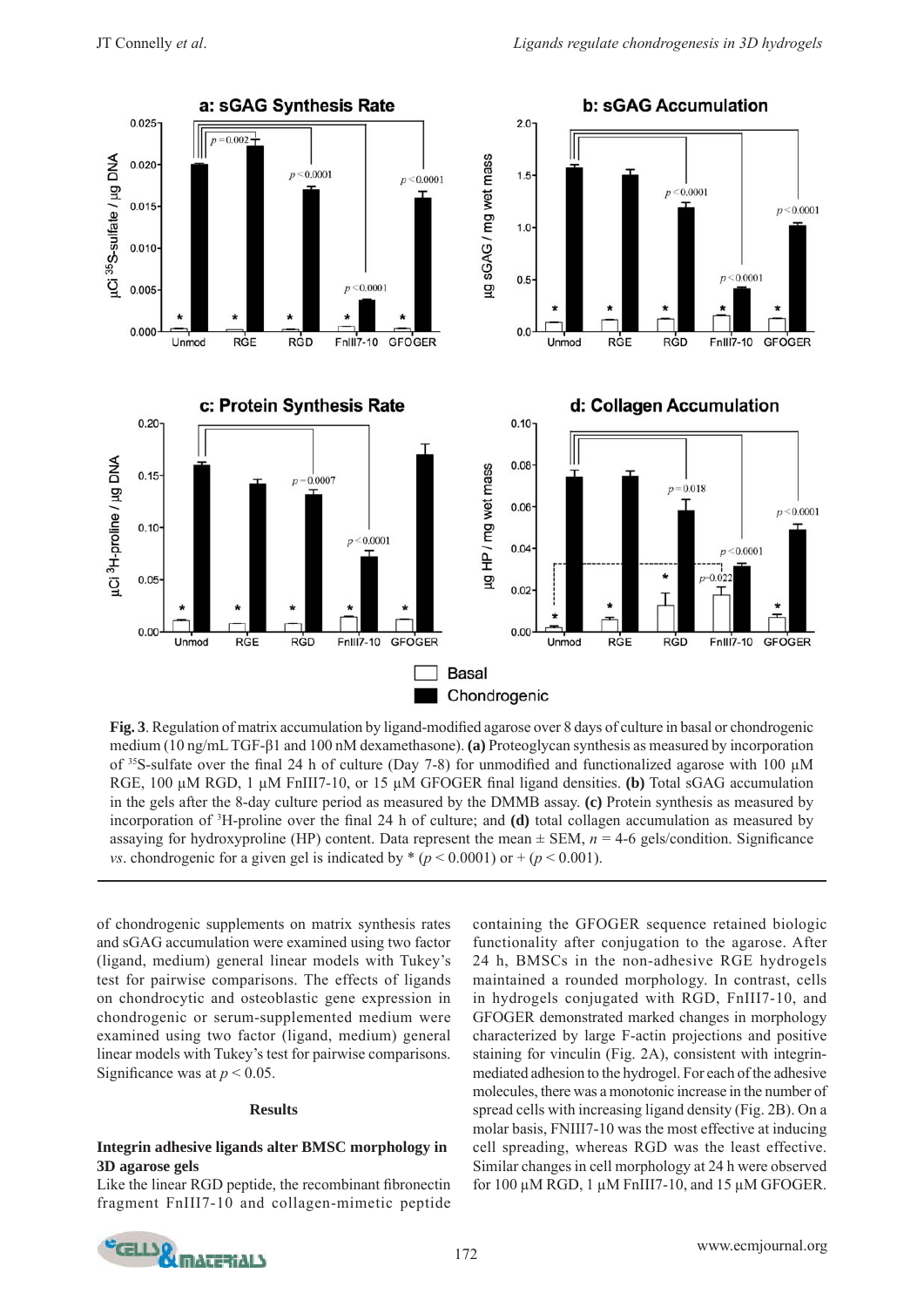

Fig. 4. Effects of ligand modified agarose on lineage-specific gene expression. Levels of mRNA for the chondrocytic genes **(a)** Type II collagen and **(b)** aggrecan were measured by real-time polymerase chain reaction after 8 days of culture in RGE, RGD, FnIII7-10, or GFOGER modified agarose. Gels were cultured in chondrogenic medium or basal medium supplemented with 10 % FBS. Expression of **(c)** Type I collagen and the osteogenic marker **(d)** osteocalcin were also measured at day 8. Data represent the mean ± SEM, *n* = 4-6 gels/condition, and are presented on a logarithmic scale. Significance *vs*. chondrogenic for a given gel is indicated by  $*(p < 0.0001)$ ,  $+(p < 0.001)$ or  $\S$  (p < 0.05).

# **Interactions with FnIII7-10 and GFOGER inhibit matrix production during BMSC chondrogenesis**

At concentrations inducing comparable degrees of cell spreading at 24 h, all three adhesive ligands inhibited stimulation of ECM production by chondrogenic medium. Compared to basal medium, chondrogenic medium stimulated sGAG synthesis on day 8 (as measured by 35S-sulfate incorporation) and sGAG accumulation within the agarose gels over the 8 day culture (both  $p < 0.0001$ ). Compared with unmodified gels, these responses were both inhibited by the presence of RGD, FnIII7-10 or GFOGER (all *p* < 0.0001) (Fig. 3A,B). The chondrogenic medium also stimulated overall protein synthesis on day 8 (as measured by 3 H-proline incorporation) and collagen accumulation over the 8 day culture (both  $p < 0.0001$ ). Compared with unmodified gels, interactions with RGD (*p* = 0.0007) or FnIII7-10 (*p* < 0.0001) inhibited protein

synthesis, and interaction with RGD  $(p = 0.018)$ , FnIII7-10 (*p* < 0.0001), or GFOGER (*p* < 0.0001) inhibited collagen accumulation (Fig. 3C,D). The RGE peptide did not substantially alter matrix synthesis rates or accumulation, as only the sGAG synthesis rate was significantly different from unmodified gels ( $p = 0.002$ ). The presence of FnIII7-10 substantially increased  $(p = 0.022)$  collagen deposition in basal medium (Fig. 3D).

# **Interactions with functionalized hydrogels infl uence lineage-specifi c gene expression in a context dependent manner**

The effects of the adhesive ligands on BMSC gene expression differed depending on the biochemical cues present in the culture medium. After 8 days of culture in the presence of the chondrogenic stimuli TGF-β1 and dexamethasone, interactions with RGD, FnIII7-10

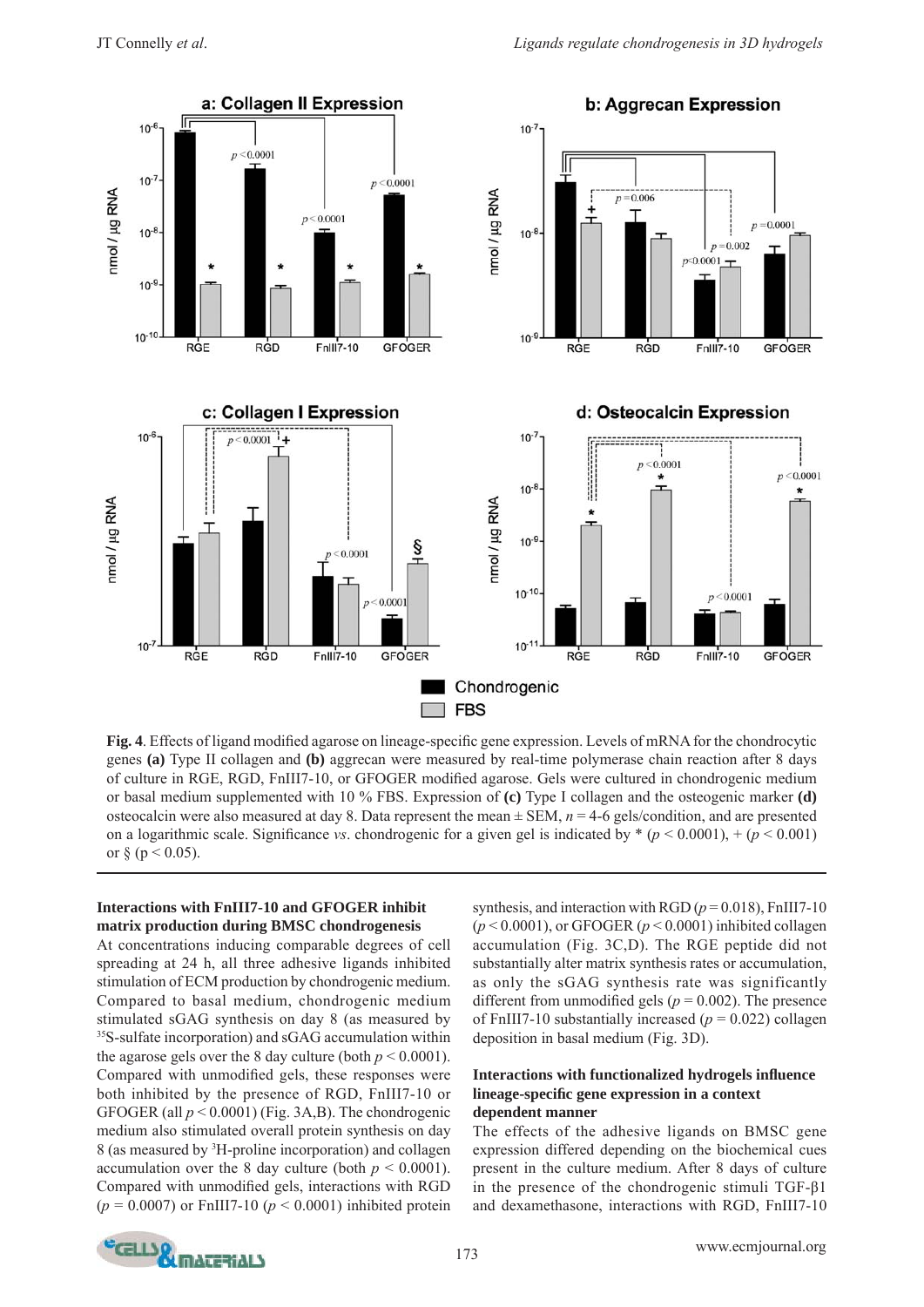or GFOGER all inhibited mRNA levels (Fig. 4A-B) of the chondrocytic genes Type II collagen (all  $p < 0.0001$ ) and aggrecan ( $p = 0.0064$ ,  $p < 0.0001$  and  $p = 0.0001$ , respectively). In contrast, expression of collagen II was substantially lower after 8 days of culture in 10 % FBSsupplemented medium than in chondrogenic medium for all gel groups (all  $p < 0.0001$ ) and was not significantly affected by the presence of any of the adhesive ligands. In serum-supplemented medium, expression of aggrecan was significantly lower than in chondrogenic medium for RGE-modified gels only ( $p = 0.009$ ), and was inhibited by interactions with FnIII7-10 ( $p = 0.0018$ ). Type I collagen expression (Fig. 4C) did not significantly differ between chondrogenic and serum-supplemented medium in gels modified with RGE or FnIII7-10, but was significantly greater in serum-supplemented medium in gels modified with RGD  $(p = 0.002)$  or GFOGER  $(p = 0.025)$ . Relative to RGE-modified gels, collagen I expression was stimulated only by interactions with RGD in serum-supplemented medium ( $p < 0.0001$ ), and was inhibited by interactions with FnIII7-10 in serum-supplemented medium and GFOGER in chondrogenic medium (both  $p < 0.0001$ ). Expression of the osteogenic marker osteocalcin (Fig. 4D) was substantially higher in serum-supplemented medium compared with the chondrogenic medium in gels modified with RGE, RGD or GFOGER (all *p* < 0.0001), and did not significantly vary among ligands in chondrogenic medium. In serum-supplemented medium, osteocalcin expression was enhanced by RGD  $(p < 0.0001)$  or GFOGER  $(p =$ 0.0011) interactions and inhibited by FnIII7-10 interactions  $(p < 0.0001)$ .

#### **Discussion**

Our data demonstrate that ECM-mimetic ligands with complex secondary and tertiary structures can be coupled to agarose hydrogels and retain their biologic activity. Similar to short, RGD containing oligopeptides (Connelly *et al.*, 2008a), GFOGER and FnIII7-10 promoted densitydependent changes in the three-dimensional morphology of BMSCs. On stimulation with the chondrogenic factors TGF-β1 and dexamethasone, the presence of each of the adhesive ligands inhibited matrix synthesis and chondrocytic gene expression relative to non-adhesive controls. Several studies found that adhesion to short RGD peptides inhibits the chondrogenesis of BMSCs (Connelly *et al.*, 2007; Salinas and Anseth, 2008) and that this effect is mediated by the actin cytoskeleton (Connelly *et al.*, 2008a). Our data provide additional support for the role of the cytoskeleton and suggest that cell shape, more so than the specific integrin ligand, is a key regulator of chondrogenesis. Similarly, surface chemistry has less of an effect on human MSC chondrogenesis than overall morphology and cell aggregation (Phillips *et al.*, 2010).

 In contrast, the RGD and GFOGER ligands increased expression of osteocalcin, an osteoblastic gene, in the presence of 10 % FBS, whereas the FnIII7-10 inhibited this response. Taken together, these findings indicate that the specific responses of BMSCs to cues supplied by engineered three-dimensional matrices depend on the biochemical environment. Although cell shape and cytoskeletal tension also control osteogenic *versus* adipogenic differentiation (McBeath *et al.*, 2004; Engler *et al.*, 2006), our findings and others further suggest that osteogenic differentiation may depend on the specific ECM and integrins involved (Keselowsky *et al.*, 2005). It is interesting to note that the RGD peptide, but not GFOGER or FnIII7-10, increased collagen I expression in the serum supplemented medium. These results raise the intriguing possibility that different components of the ECM may regulate different aspects of osteoblastic differentiation.

 When coupled to biomaterial surfaces, the FnIII7-10 and GFOGER ligands enhance the osteoblastic differentiation of rat MSCs *in vitro* and the osseointegration of titanium screws *in vivo* (Reyes *et al.*, 2007; Petrie *et al.*, 2008). Although the effects of the GFOGER modified gels on osteocalcin expression in the present study are consistent with these findings, the inhibitory effects of FnIII7-10 appear somewhat contradictory. Such differences may reflect variations in the specific media formulation, which have the potential to alter cellular responses to biomaterials. For example, the presence of a phosphate source, which was absent in our culture medium, may impact the extent of osteogenesis. Alternatively, altered presentation of the FnIII7-10 between two-dimensional and three-dimensional may influence the activity and integrin specificity of the ligand. Much work is clearly still required to understand the complex and context-dependent roles of cell-ECM interactions in differentiation, and new insights in this area could lead to improved biomaterials and regenerative therapies.

 Although functionalizing hydrogels with ECM mimetic ligands may be detrimental for *in vitro* chondrogenesis, this strategy may be advantageous for other tissue engineering applications. Adhesion to RGD peptides can enhance initial cell viability within gels, and the incorporation of enzymatically cleavable tethers allows these ligands to be removed during later stages of differentiation (Salinas and Anseth, 2008; Kloxin *et al.*, 2009). Patterning of adhesive ligands may also allow for undifferentiated progenitors to be retained within specified regions of an engineered tissue. Finally, graded levels of bioactive molecules could be a useful strategy for engineered heterogeneous tissues or interfaces such as fibrocartilage or osteochondral replacements, where controlling the extent of the chondrogenic response to initial biochemical cues may allow the development of tissues with desired spatial patterns of phenotypic heterogeneity.

#### **Acknowledgments**

This work was supported primarily by funding (MEL) from the Georgia Tech/Emory Center (GTEC) for the Engineering of Living Tissues, an ERC Program of the National Science Foundation under Award Number EEC-9731643 and was also supported by the National Institutes of Health through R01EB004496 (AJG).

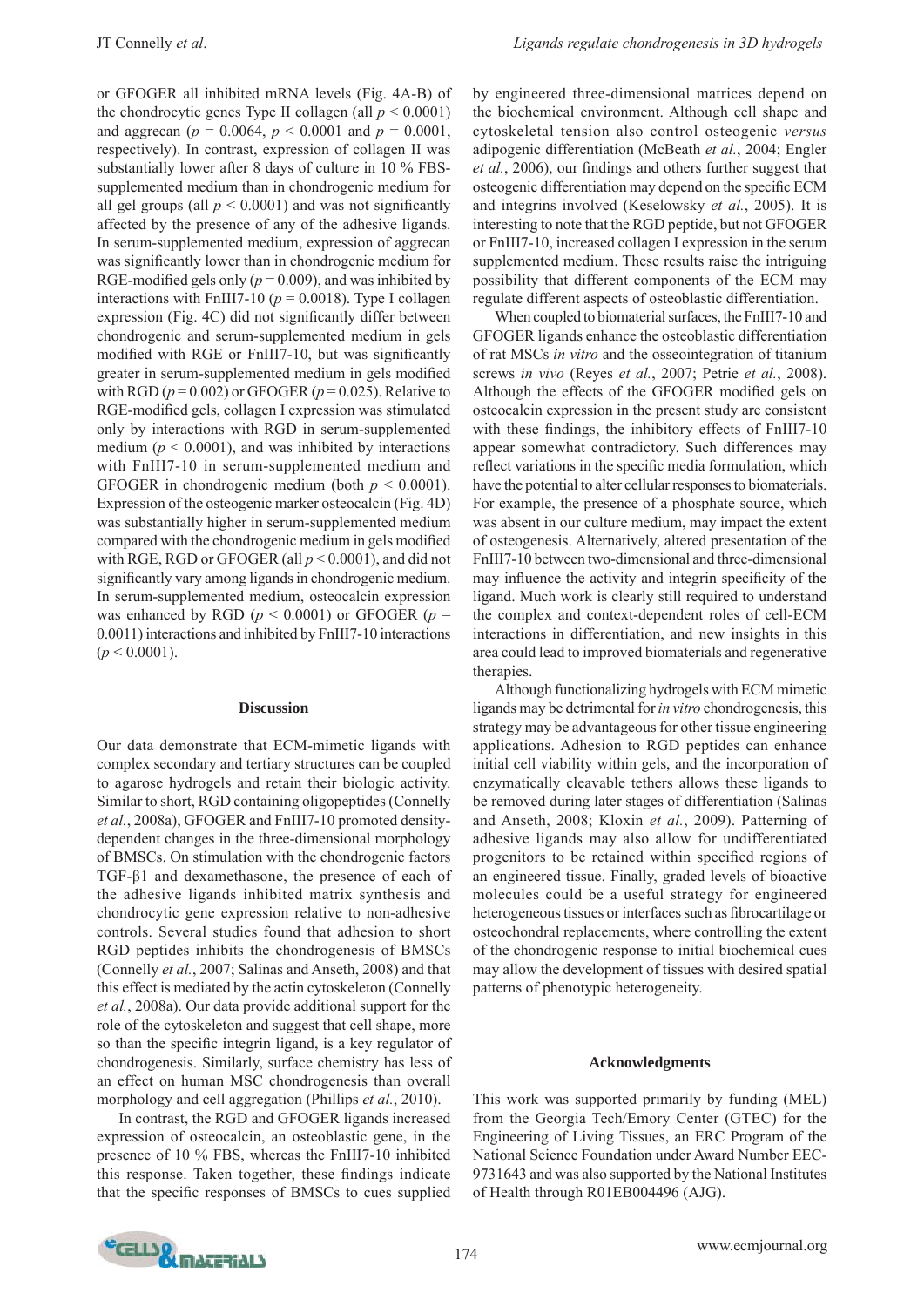# **References**

 A ota S, Nomizu M, Yamada KM (1994) The short amino acid sequence Pro-His-Ser-Arg-Asn in human fibronectin enhances cell-adhesive function. J Biol Chem **269**: 24756-24761.

 B ang OS, Kim EJ, Chung JG, Lee SR, Park TK, Kang SS (2000) Association of focal adhesion kinase with fibronectin and paxillin is required for precartilage condensation of chick mesenchymal cells. Biochem Biophys Res Commun **278**: 522-529.

Benoit DS, Schwartz MP, Durney AR, Anseth KS (2008) Small functional groups for controlled differentiation of hydrogel-encapsulated human mesenchymal stem cells. Nat Mater **7**: 816-823.

Benya PD, Shaffer JD (1982) Dedifferentiated chondrocytes reexpress the differentiated collagen phenotype when cultured in agarose gels. Cell **30**: 215-224.

 B osnakovski D, Mizuno M, Kim G, Ishiguro T, Okumura M, Iwanaga T, Kadosawa T, Fujinaga T (2004) Chondrogenic differentiation of bovine bone marrow mesenchymal stem cells in pellet cultural system. Exp Hematol **32**: 502-509.

 B osnakovski D, Mizuno M, Kim G, Takagi S, Okumura M, Fujinaga T (2005) Isolation and multilineage differentiation of bovine bone marrow mesenchymal stem cells. Cell Tissue Res **319**: 243-253.

 B osnakovski D, Mizuno M, Kim G, Takagi S, Okumura M, Fujinaga T (2006) Chondrogenic differentiation of bovine bone marrow mesenchymal stem cells (MSCs) in different hydrogels: influence of collagen type II extracellular matrix on MSC chondrogenesis. Biotechnol Bioeng **93**: 1152-1163.

Brodkin KR, Garcia AJ, Levenston ME (2004) Chondrocyte phenotypes on different extracellular matrix monolayers. Biomaterials **25**: 5929-5938.

Caplan AI (1991) Mesenchymal stem cells. J Orthop Res **9**: 641-650.

Caterson EJ, Nesti LJ, Li WJ, Danielson KG, Albert TJ, Vaccaro AR, Tuan RS (2001) Three-dimensional cartilage formation by bone marrow-derived cells seeded in polylactide/alginate amalgam. J Biomed Mater Res **57**: 394-403.

Chomczynski P, Sacchi N (1987) Single-step method of RNA isolation by acid guanidinium thiocyanate-phenolchloroform extraction. Anal Biochem **162**: 156-159.

Connelly JT, Garcia AJ, Levenston ME (2007) Inhibition of *in vitro* chondrogenesis in RGD-modified three-dimensional alginate gels. Biomaterials **28**: 1071- 1083.

Connelly JT, Garcia AJ, Levenston ME (2008a) Interactions between integrin ligand density and cytoskeletal integrity regulate BMSC chondrogenesis. J Cell Physiol **217**: 145-154.

Connelly JT, Wilson CG, Levenston ME (2008b) Characterization of proteoglycan production and processing by chondrocytes and BMSCs in tissue engineered constructs. Osteoarthritis Cartilage **16**: 1092-1100.

Dodla MC, Bellamkonda RV (2006) Anisotropic scaffolds facilitate enhanced neurite extension *in vitro*. J Biomed Mater Res A **78**: 213-221.

Engler AJ, Sen S, Sweeney HL, Discher DE (2006) Matrix elasticity directs stem cell lineage specification. Cell **126**: 677-689.

Farndale RW, Sayers CA, Barrett AJ (1982) A direct spectrophotometric microassay for sulfated glycosaminoglycans in cartilage cultures. Connect Tissue Res **9**: 247-248.

Johnstone B, Hering TM, Caplan AI, Goldberg VM, Yoo JU (1998) *In vitro* chondrogenesis of bone marrowderived mesenchymal progenitor cells. Exp Cell Res **238**: 265-272.

 K eselowsky BG, Collard DM, Garcia AJ (2005) Integrin binding specificity regulates biomaterial surface chemistry effects on cell differentiation. Proc Natl Acad Sci U S A **102**: 5953-5957.

Kim YJ, Sah RL, Doong JY, Grodzinsky AJ (1988) Fluorometric assay of DNA in cartilage explants using Hoechst 33258. Anal Biochem **174**: 168-176.

 K loxin AM, Kasko AM, Salinas CN, Anseth KS (2009) Photodegradable hydrogels for dynamic tuning of physical and chemical properties. Science **324**: 59-63.

Mauck RL, Yuan X, Tuan RS (2006) Chondrogenic differentiation and functional maturation of bovine mesenchymal stem cells in long-term agarose culture. Osteoarthritis Cartilage **14**: 179-189.

McBeath R, Pirone DM, Nelson CM, Bhadriraju K, Chen CS (2004) Cell shape, cytoskeletal tension, and RhoA regulate stem cell lineage commitment. Dev Cell **6**: 483-495.

Petrie TA, Capadona JR, Reyes CD, Garcia AJ (2006) Integrin specificity and enhanced cellular activities associated with surfaces presenting a recombinant fibronectin fragment compared to RGD supports. Biomaterials **27**: 5459-5470.

Petrie TA, Raynor JE, Reyes CD, Burns KL, Collard DM, Garcia AJ (2008) The effect of integrinspecific bioactive coatings on tissue healing and implant osseointegration. Biomaterials **29**: 2849-2857.

 Phillips JE, Petrie TA, Creighton FP, Garcia AJ (2010) Human mesenchymal stem cell differentiation on self-assembled monolayers presenting different surface chemistries. Acta Biomater **6**: 12-20.

 Pittenger MF, Mackay AM, Beck SC, Jaiswal RK, Douglas R, Mosca JD, Moorman MA, Simonetti DW, Craig S, Marshak DR (1999) Multilineage potential of adult human mesenchymal stem cells. Science **284**: 143-147.

 Reyes CD, Garcia AJ (2003) Engineering integrinspecific surfaces with a triple-helical collagen-mimetic peptide. J Biomed Mater Res A **65**: 511-523.

 Reyes CD, Petrie TA, Burns KL, Schwartz Z, Garcia AJ (2007) Biomolecular surface coating to enhance orthopaedic tissue healing and integration. Biomaterials **28**: 3228-3235.

 Salinas CN, Anseth KS (2008) The enhancement of chondrogenic differentiation of human mesenchymal stem cells by enzymatically regulated RGD functionalities. Biomaterials **29**: 2370-2377.

 Shin H, Temenoff JS, Bowden GC, Zygourakis K, Farach-Carson MC, Yaszemski MJ, Mikos AG (2005) Osteogenic differentiation of rat bone marrow stromal cells cultured on Arg-Gly-Asp modified hydrogels without

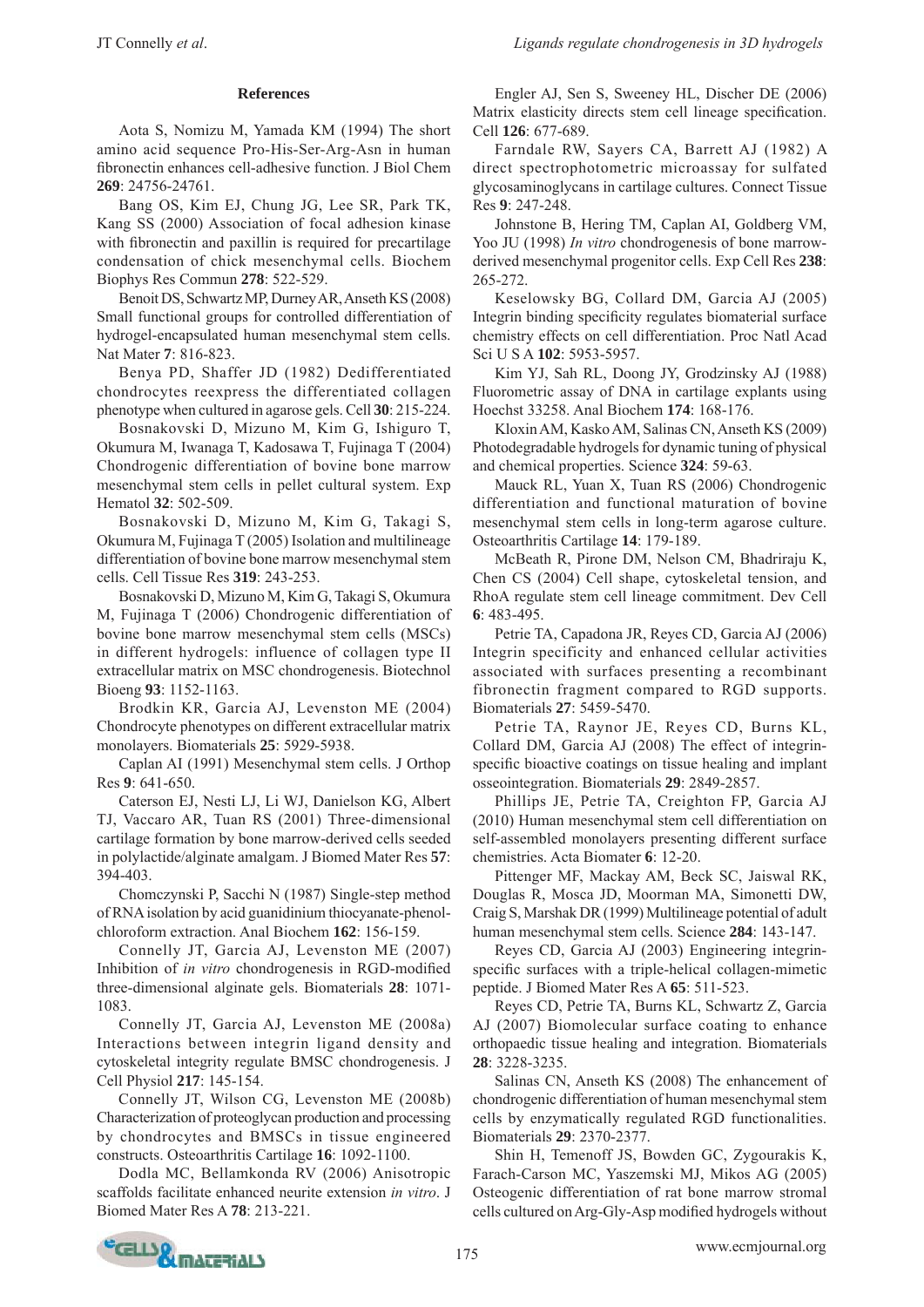dexamethasone and beta-glycerol phosphate. Biomaterials **26**: 3645-3654.

 Sokal RR, Rohlf FJ (1995) Biometry: the principles and practice of statistics in biological research. W.H. Freeman, New York.

 Varghese S, Hwang NS, Canver AC, Theprungsirikul P, Lin DW, Elisseeff J (2008) Chondroitin sulfate based niches for chondrogenic differentiation of mesenchymal stem cells. Matrix Biol **27**: 12-21.

 White DG, Hershey HP, Moss JJ, Daniels H, Tuan RS, Bennett VD (2003) Functional analysis of fibronectin isoforms in chondrogenesis: Full-length recombinant mesenchymal fibronectin reduces spreading and promotes condensation and chondrogenesis of limb mesenchymal cells. Differentiation **71**: 251-261.

 Woessner JF, Jr. (1961) The determination of hydroxyproline in tissue and protein samples containing small proportions of this imino acid. Arch Biochem Biophys **93**: 440-447.

### **Discussion with Reviewers**

**Reviewer I**: There appears to be an increase in collagen production in basal conditions in FN-modified gels. Please comment. Is this type I or type II collagen? Was any immunostaining performed to verify that gene expression changes were reflected in matrix accumulation and type? **Authors**: As additional patterns among ligands in basal medium may have been obscured by the large difference in matrix production between chondrogenic and basal medium, we re-examined the matrix synthesis rates and matrix accumulation for constructs in basal conditions only by means of a one factor general linear model with Tukey's test for pairwise comparisons. Indeed, the FnIII7-10-conjugated group was the only group to demonstrate collagen accumulation significantly greater than that in unmodified gels in basal medium ( $p = 0.0053$ ). Furthermore, the sGAG accumulation, sGAG synthesis rate, and protein synthesis rate were all significantly greater in FnIII7-10-conjugated gels than in any other group in basal medium ( $p < 0.0001$ ,  $p < 0.0001$  and  $p = 0.0011$ , respectively). The patterns of response to ligands in basal medium thus appear to be roughly opposite to those in chondrogenic medium (Fig. 3). It is tempting to ascribe these effects to differences among ligands, perhaps related to the specific integrins involved in adhesion to the scaffold. However, while the ligand concentrations were chosen based on comparable effects on cell spreading at 24 h, it is also possible that similar effects on matrix production would be seen for the other ligands at higher densities. This issue certainly merits exploration in future studies.

 We previously observed that interactions with RGDmodified alginate inhibited both collagen II gene expression and collagen II deposition by BMSCs (Connelly *et al*., 2007, text reference), and that cyclic tensile loading of BMSCs in fibrin enhanced both collagen I gene expression and collagen I deposition (Connelly *et al*., 2010, additional reference). We would thus expect a general correspondence between gene expression and protein deposition patterns in

the current study, but did not examine at the protein level the specific collagen types produced in the different gels.

**Reviewer I**: What would the effects be over a longer time course as the cells accrete their own pericellular matrix? Also, does cell spreading continue or does the 24 h time point represent the steady state condition? This would be important in interpreting the longer-term responses, given the authors finding that shape is such a strong determinant of phenotypic conversion.

**Authors**: Cell spreading persists for at least one week, but beyond this point production of a pericellular matrix likely would interfere with access to the engineered ligands. We previously observed that cells in RGD-modified alginate gels accumulated a fibronectin-rich extracellular matrix within 6 days (Connelly *et al*., 2008a, text reference) and also observed that sGAG synthesis rates in the RGDmodified and unmodified gels were similar after two weeks in culture, although total sGAG accumulation still lagged in the RGD-modified gels (unpublished). These results suggest that the chondrogenic supplements are sufficient stimuli to eventually promote chondrogenesis in ligandfunctionalized gels, although it is not yet clear whether the cells and matrix will eventually catch up or if the initial cell-scaffold interactions are sufficient to permanently alter the cell phenotype or behavior.

**Reviewer I**: Were any measures of viability taken in these different contexts (i.e., with FN and GFOGER ligands)? Does having any attachment improve overall cell health/ viability as it appears to do with RGD?

**Authors**: We did not examine cell viability in this study, although we did examine the total DNA content of the gels. As expected, DNA content was significantly greater in chondrogenic medium than in basal medium for all ligand groups (all  $p < 0.0001$ ). Among basal medium groups, RGD- and RGE-conjugated gels had higher DNA contents than unmodified, GFOGER- or FnIII7-10-conjugated gels (all *p* < 0.0001). Among chondrogenic groups, all conjugated gels had lower DNA contents than unmodified gels ( $p \le 0.018$ ), and the DNA contents of GFOGER- and FnIII7-10-conjugated gels were significantly lower than those of all other groups (all  $p < 0.0001$ ). Consistent with the effects on matrix production and gene expression, interactions with the integrin ligands generally inhibit the cellular response to the chondrogenic supplements.

**Reviewer I**: It is not clear how many times this work was repeated. Is this the result of a single donor? If so, have other replicates been performed to validate the findings? **Authors**: The results presented involve cells from a single bovine donor, and describe one experiment examining matrix synthesis and accumulation and a second, independent experiment examining gene expression, with good agreement between the two studies. Additionally, patterns of sGAG synthesis and accumulation were similar in two other related experiments, which consistently showed inhibition by all ligands. The effects of RGDinteraction are similar to our previous findings involving RGD-modified alginate and agarose (Connelly et al., 2007;